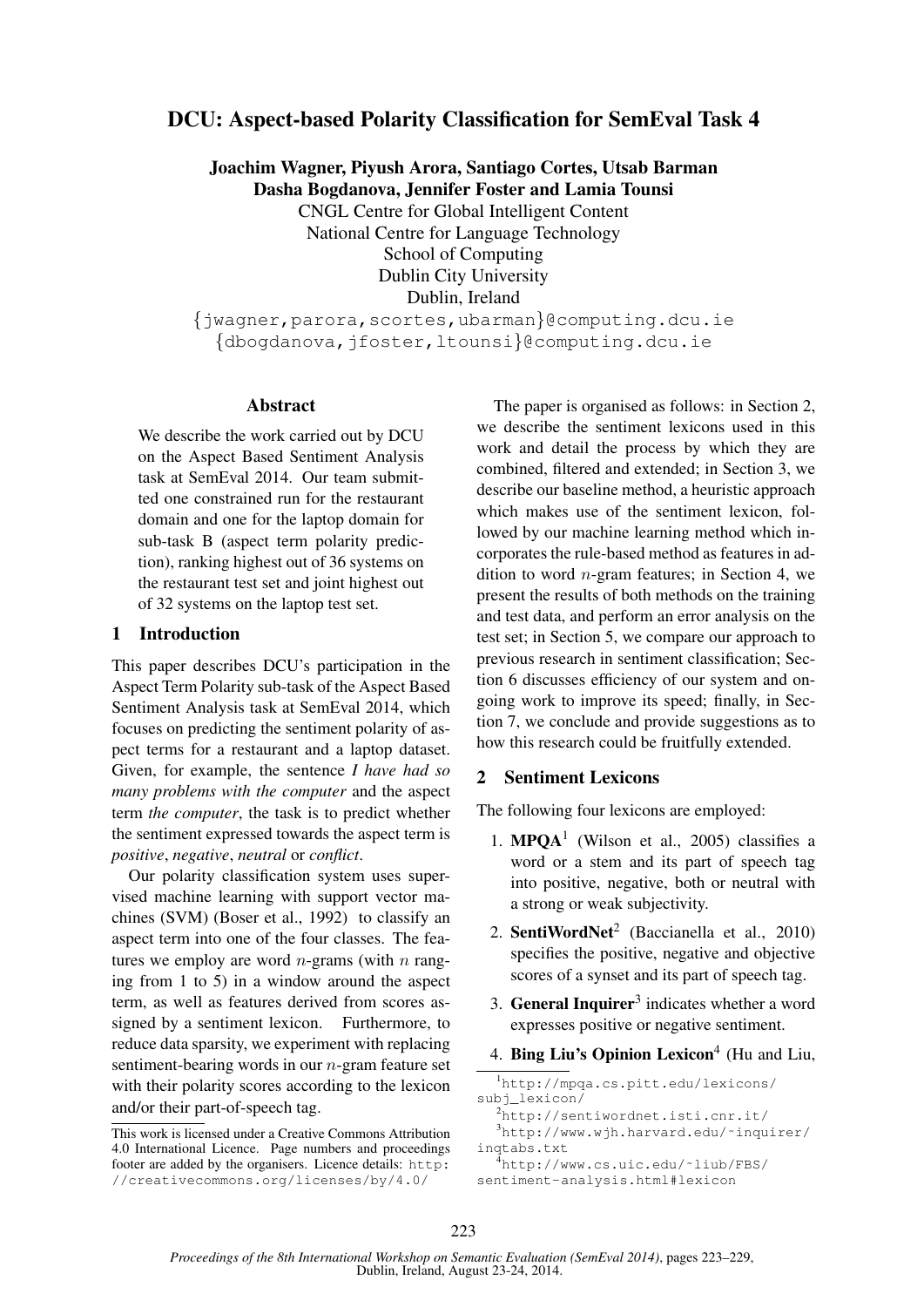2004) indicates whether a word expresses positive or negative sentiment.

## 2.1 Lexicon Combination

Since the four lexicons differ in their level of detail and in how they present information, it is necessary, when combining them, to consolidate the information and present it in a uniform manner. Our combination strategy assigns a sentiment score to a word as follows:

- **MPQA:** 1 for strong positive subjectivity, -1 for strong negative subjectivity, 0.5 for weak positive subjectivity, -0.5 for weak negative subjectivity, and 0 otherwise
- SentiWordNet: The positive score if the positive score is greater than the negative and objective scores, the negative score if the negative score is greater than the positive and the objective scores, and 0 otherwise
- General Inquirer and Bing Liu's Opinion Lexicon: 1 for positive and  $-1$  for negative

The above four scores are summed to arrive at a final score between -4 and 4 for a word.<sup>5</sup>

# 2.2 Lexicon Filtering

Initial experiments with our sentiment lexicon and the training data led us to believe that there were many irrelevant entries that, although capable of conveying sentiment in some other context, were not contributing to the sentiment of aspect terms in the two domains of the task. Therefore, these words are manually filtered from the lexicon. Examples of deleted words are *just*, *clearly*, *indirectly*, *really* and *back*.

# 2.3 Adding Domain-Specific Words

A manual inspection of the training data revealed words missing from the merged sentiment lexicon but which do express sentiment in these domains. Examples are *mouthwatering*, *watery* and *betterconfigured*. We add these to the lexicon with a score of either 1 or -1 (depending on their polarity in the training data). We also add words (e.g. *zesty, acrid*) from an online list of culinary terms.<sup>6</sup>

## 2.4 Handling Variation

In order to ensure that all inflected forms of a word are covered, we lemmatise the words in the training data using the IMS TreeTagger (Schmid, 1994) and we construct new possibilities using a suffix list. To correct misspelled words, we consider the corrected form of a misspelled word to be the form with the highest frequency in a reference corpus<sup>7</sup> among all the forms within an edit distance of 1 and 2 from the misspelled word (Norvig, 2012). Multi-word expressions of the form *x-y* are added with the polarity of *xy* or *x*, as in *laidback*/*laidback* and *well-shaped*/*well*. Expressions *x y*, are added with the polarity of *x-y*, as in *so so*/*so-so*.

# 3 Methodology

We first build a rule-based system which classifies the polarity of an aspect term based solely on the scores assigned by the sentiment lexicon. We then explore different ways of converting the rulebased system into features which can then be combined with bag-of- $n$ -gram features in a supervised machine learning set-up.

# 3.1 Rule-Based Approach

In order to predict the polarity of an aspect term, we sum the polarity scores of all the words in the surrounding sentence according to our sentiment lexicon. Since not all the sentiment words occurring in a sentence influence the polarity of the aspect term to the same extent, it is important to weight the score of each sentiment word by its distance to the aspect term. Therefore, for each word in the sentence which is found in our lexicon we take the score from the lexicon and divide it by its distance to the aspect term. The distance is calculated using the sum of the following three distance functions:

• Token Distance: This function calculates the difference in the position of the sentiment word and the aspect term by counting the tokens between them.

<sup>&</sup>lt;sup>5</sup>We also tried to vote over the four lexicon scores but this did not improve over summing.

<sup>6</sup>http://world-food-and-wine.com/ describing-food

 $7$ The reference corpus consists of about a million words retrieved from several public domain books from Project Gutenberg (http://www.gutenberg.org/), lists of most frequent words from Wiktionary (http: //en.wiktionary.org/wiki/Wiktionary: Frequency\_lists) and the British National Corpus

<sup>(</sup>http://www.kilgarriff.co.uk/bnc-readme. html) and two thousand laptop reviews crawled from CNET (http://www.cnet.com/).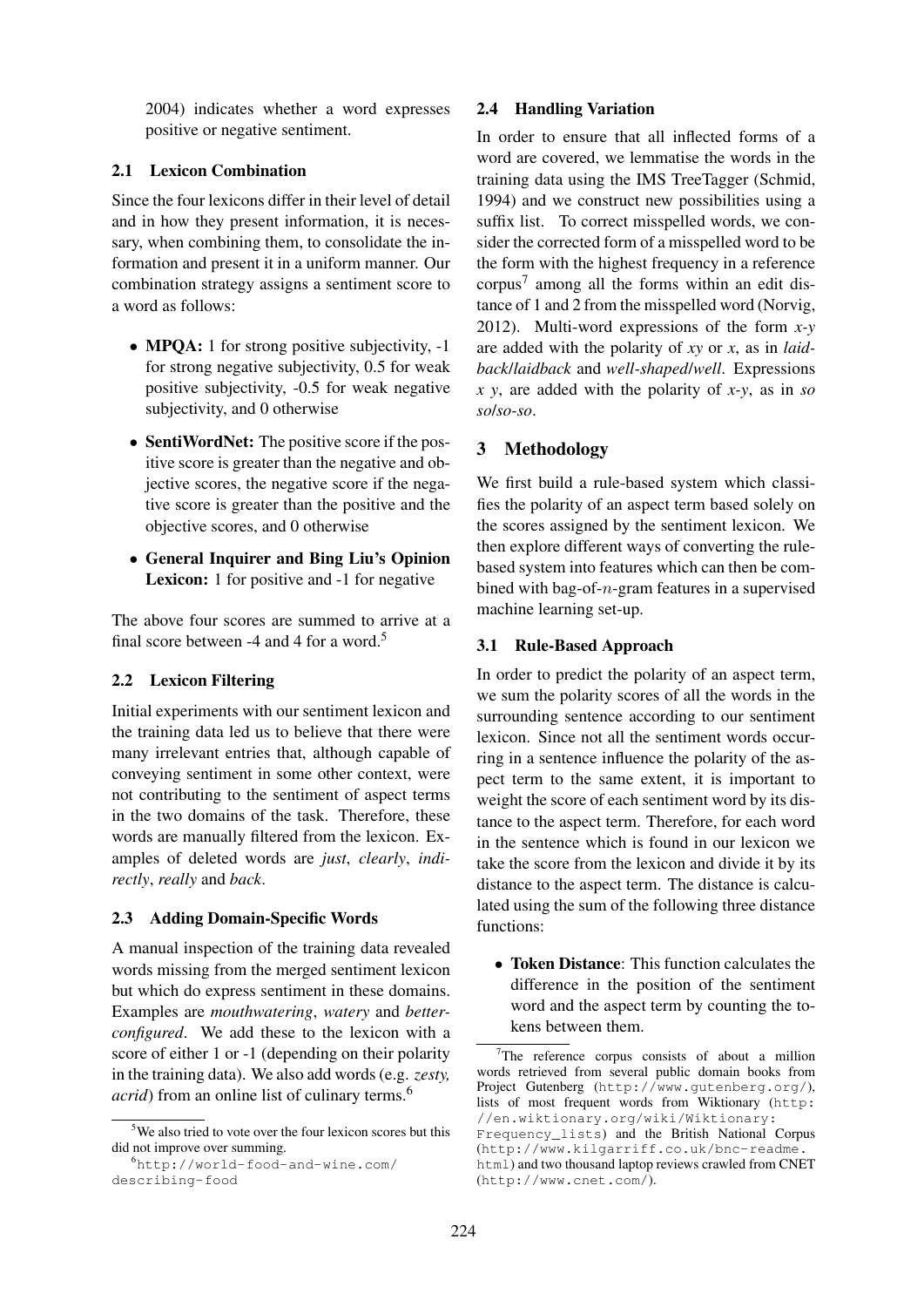- Discourse Chunk Distance: This function counts the discourse chunks that must be crossed in order to get from the sentiment word to the aspect term. If the sentiment word and the aspect term are in the same discourse chunk, then the distance is zero. We use the discourse segmenter described in (Tofiloski et al., 2009).
- Dependency Path Distance: This function calculates the shortest path between the sentiment word and the aspect term in a syntactic dependency graph for the sentence, produced by parsing the sentence with a PCFG-LA parser (Attia et al., 2010) trained on consumer review data (Le Roux et al.,  $2012)^8$ , and converting the resulting phrase-structure tree into a dependency graph using the Stanford converter (de Marneffe and Manning, 2008) (version 3.3.1).

Since our lexicon also contains multi-word expressions such as *finger licking*, we also look up bigrams and trigrams from the input sentence in our lexicon. Negation is handled by reversing the polarity of sentiment words that appear within a window of three words of the following negators: *not*, *n't*, *no* and *never*.

For each aspect term, we use the distanceweighted sum of the polarity scores to predict one of the three classes *positive*, *negative* and *neutral*. 9 After experimenting with various thresholds we settled on the following simple strategy: if the polarity score for an aspect term is greater than zero then it is classified as positive, if the score is less than zero, then it is classified as negative, otherwise it is classified as neutral.

#### 3.2 Machine Learning Approach

We train a four-way SVM classifier for each domain (laptop and restaurant), using Weka's SMO implementation (Platt, 1998; Hall et al., 2009).<sup>10</sup>

| Transf.      |             | $n \quad c$    | $n$ -gram                   | Freq. |
|--------------|-------------|----------------|-----------------------------|-------|
| $-I$ —       | $2^{\circ}$ |                | 2 cord with                 | 1     |
| $AI$ —       |             |                | 2 2 $\langle$ aspect > with | 56    |
| $ALS-$       | 1           | $\overline{4}$ | <negu080></negu080>         | 595   |
| ALSR-        | 1           | $\overline{4}$ | <negu080></negu080>         | 502   |
| $AI$ —       | 2           | $\overline{4}$ | and skip                    | 1     |
| ALSR-        | 2           | $\overline{4}$ | and $<$ nequ080 $>$         | 25    |
| <b>ALSRP</b> | 1           |                | 4 $<$ negu080>/vb           | 308   |

Table 1: 7 of the 2,640 bag-of- $n$ -gram features extracted for the aspect term *cord* from the laptop training sentence *I charge it at night and skip taking the cord with me because of the good battery life.* The last column shows the frequency of the feature in the training data. Transformations: A=aspect, L=lowercase, S=score, R=restricted to certain POS, P=POS annotation

Our system submission uses bag-of- $n$ -gram features and features derived from the rule-based approach. Decisions about parameters are made in 5 fold cross-validation on the training data provided for the task.

#### 3.2.1 Bag-of-N-gram Features

We extract features encoding the presence of specific lower-cased *n*-grams (L)  $(n = 1, ..., 5)$  in the context of the aspect term to be classified  $(c)$ words to the left and  $c$  words to the right with  $c = 1, ..., 5, \text{inf}$  for 10 combinations of transformations: replacement of the aspect term with <ASPECT> (A), replacement of sentiment words with a discretised score (S), restriction (R) of the sentiment word replacement to certain parts-ofspeech, and annotation of the discretised score with the POS (P) of the sentiment word. An example is shown in Table 1.

## 3.2.2 Adding Rule-Based Score Features

We explore two approaches for incorporating information from the rule-based approach (Section 3.1) into our SVM classifier. The first approach is to encode polarity scores directly as the following four features:

- 1. distance-weighted sum of scores of positive words in the sentence
- 2. distance-weighted sum of scores of negative words in the sentence
- 3. number of positive words in the sentence

 $8$ To facilitate parsing, the data was normalised using the process described in (Le Roux et al., 2012) with minor modifications, e. g. treatment of non-breakable space characters, abbreviations and emoticons. The normalised version of the data was used for all experiments.

<sup>9</sup>We also experimented with classifying aspect terms as *conflict* when the individual scores for positive and negative sentiment were both relatively high. However, this proved unsuccessful.

<sup>10</sup>We also experimented with logistic regression, random forests, k-nearest neighbour, naive Bayes and multi-layer perceptron in Weka, but did not match performance of an SVM trained with default parameters.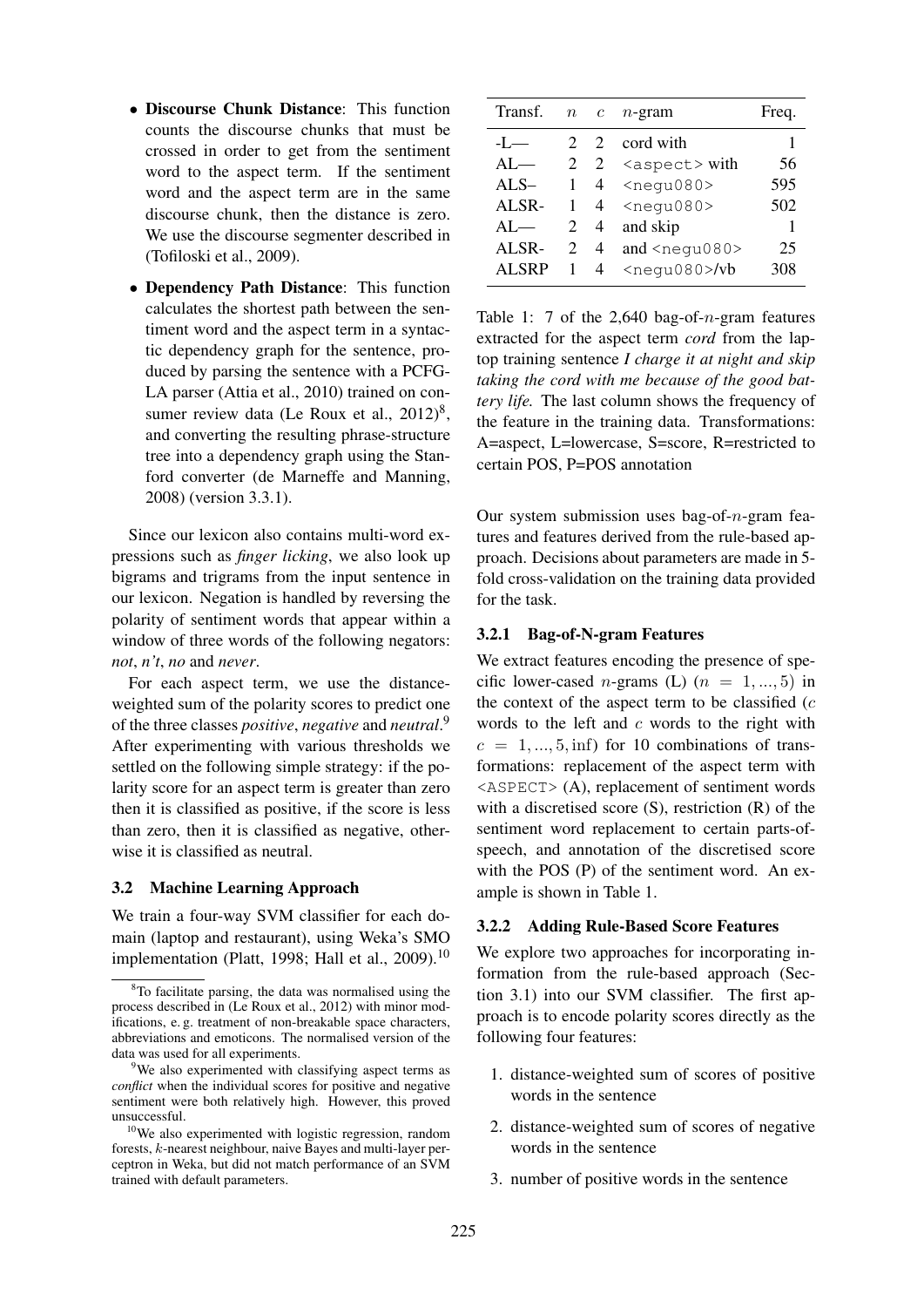4. number of negative words in the sentence

The second approach is less direct: for each domain, we train J48 decision trees with minimum leaf size 60 using the four rule-based features described above. We then use the decision rules and the conjunctions leading from the root node to each leaf node to binarise the above four basic score features, producing 122 features. Furthermore, we add normalised absolute values, rank of values and interval indicators, producing 48 features.

### 3.2.3 Submitted Runs

We eliminate features that have redundant value columns for the training data, and we apply frequency thresholds (13, 18, 25 and 35) to further reduce the number of features. We perform a gridsearch to optimise the parameters C and  $\gamma$  of the SVM RBF kernel. We choose the system to submit based on average cross-validation accuracy. We experiment with combinations of the three feature sets described above. We choose the binarised features over the raw rule-based scores because cross-validation results are inferior for the rule-based scores in initial experiments with feature frequency threshold 35: 70.26 vs. 71.36 for laptop and 72.06 vs. 72.15 for restaurant. Therefore, we decide to focus on systems with binarised score features for lower feature frequency thresholds, which are more CPU-intensive to train. For both domains, the system we end up submitting is a combination of the  $n$ -gram features and the binarised features with parameters  $C = 3.981$ ,  $\gamma = 0.003311$  for the laptop data,  $C = 1.445$ ,  $\gamma = 0.003311$  for the restaurant data, and a frequency threshold of 13.

### 4 Results and Analysis

Table 2 shows the training and test accuracy of the task baseline system (Pontiki et al., 2014), a majority baseline classifying everything as positive, our rule-based system and our submitted system. The restaurant domain has a higher accuracy than the laptop domain for all systems, the SVM system outperforms the rule-based system on both domains, and the test accuracy is higher than the training accuracy for all systems in the restaurant domain.

We observe that the majority of our systems' errors fall into the following categories:

| Dataset    | System          | Training | <b>Test</b> |
|------------|-----------------|----------|-------------|
| Laptop     | <b>Baseline</b> |          | 51.1%       |
| Laptop     | All positive    | 41.9%    | 52.1%       |
| Laptop     | Rule-based      | 65.4%    | 67.7%       |
| Laptop     | <b>SVM</b>      | 72.3%    | 70.5%       |
| Restaurant | <b>Baseline</b> |          | 64.3%       |
| Restaurant | All positive    | 58.6%    | 64.2%       |
| Restaurant | Rule-based      | 69.5%    | 77.8%       |
| Restaurant | <b>SVM</b>      | 72.7%    | 81.0%       |

Table 2: Accuracy of the task baseline system, a system classifying everything as positive, our rulebased system and our submitted SVM-based system on train (5-fold cross-validation) and test sets

- Sentiment not expressed explicitly: The sentiment cannot be inferred from local lexical and syntactic information, e. g. *The sushi is cut in blocks bigger than my cell phone*.
- Non-obvious expression of negation: For example, *The Management was less than accomodating [sic]*. The rule-based approach does not capture such cases and there are not enough similar training examples for the SVM to learn to correctly classify them.
- Conflict cases: The training data contains too few examples of conflict sentences for the system to learn to detect them.<sup>11</sup>

For the restaurant domain, there are more than fifty cases where the rule-based approach fails to detect sentiment, but the machine learning approach classifies it correctly. Most of these cases contain no sentiment lexicon words, thus the rulebased system marks them as being neutral. However, the machine learning system was able to figure out the correct polarity. Examples of such cases include *Try the rose roll (not on menu)* and *The gnocchi literally melts in your mouth!*. Furthermore, in the laptop domain, a number of the errors made by the rule-based system arise from the ambiguous nature of some lexicon words. For example, the sentence *Only 2 usb ports ... seems kind of ... limited* is misclassified because the word *kind* is considered to be positive.

There are a few cases where the rule-based system outperforms the machine learning one. It happens when a sentence contains a rare word with strong polarity, e. g. the word *heavenly* in *The*

<sup>11</sup>We only classify one test instance as *conflict*.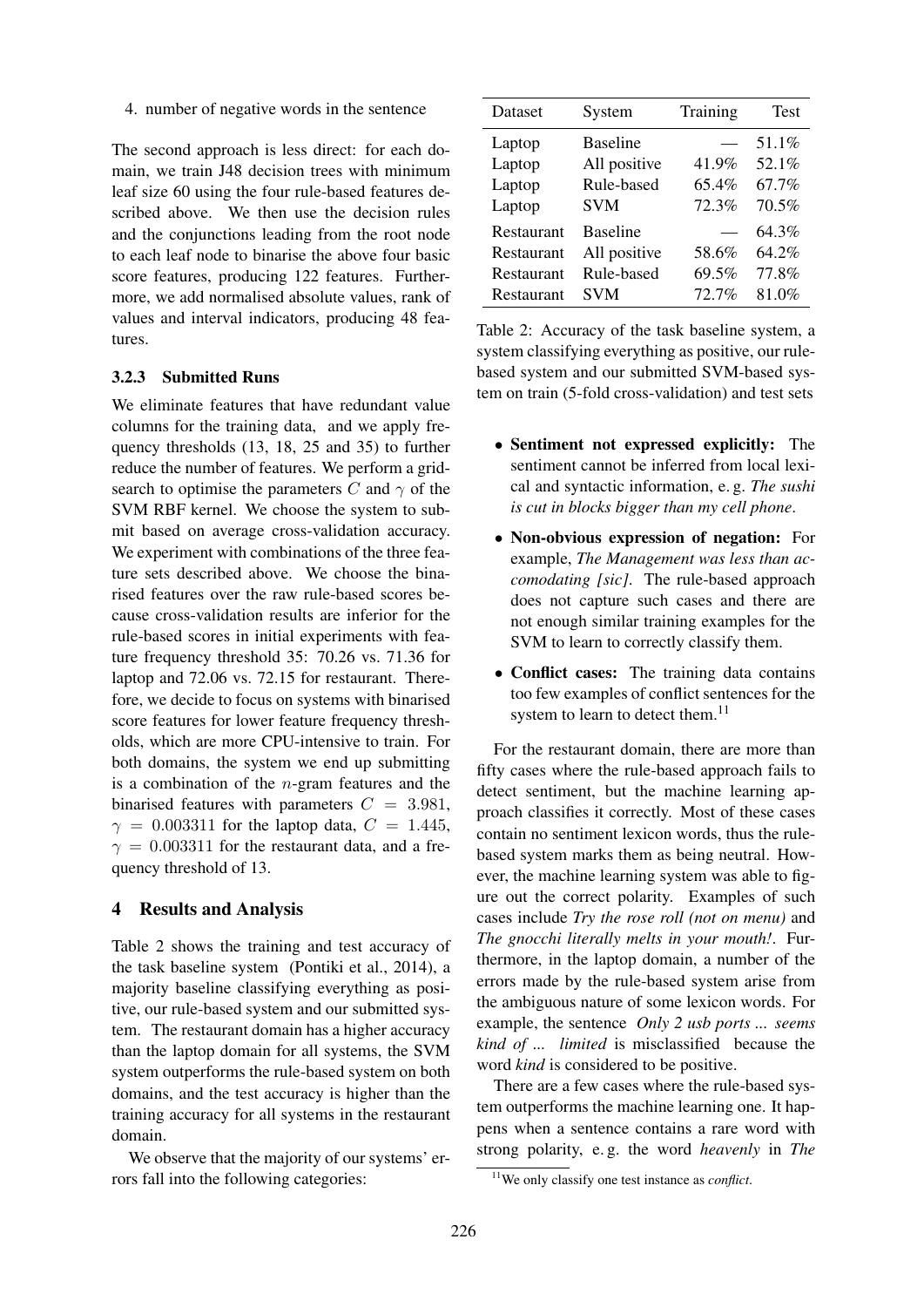*chocolate raspberry cake is heavenly - not too sweet, but full of flavor*.

## 5 Related Work

The use of supervised machine learning with bagof-word or bag-of-n-gram feature sets has been a standard approach to the problem of sentiment polarity classification since the seminal work by Pang et al. (2002) on movie review polarity prediction. Heuristic methods which rely on a lexicon of sentiment words have also been widespread and much of the research in this area has been devoted to the unsupervised induction of good quality sentiment indicators (see, for example, Hatzivassiloglou and McKeown (1997) and Turney (2002), and Liu (2010) for an overview). The integration of sentiment lexicon scores as features in supervised machine learning to supplement standard bag-of-n-gram features has also been employed before (see, for example, Bakliwal et al. (2013)). The replacement of training/test words with scores/labels from sentiment lexicons has also been used by Baccianella et al. (2009), who supplement n-grams such as *horrible location* with generalised expressions such as NEGATIVE *location*. Linguistic features which capture generalisations at the level of syntax (Matsumoto et al., 2005), semantics (Johansson and Moschitti, 2010) and discourse (Lazaridou et al., 2013) have also been widely applied. In using binarised features derived from the nodes of a decision tree, we are following our recent work which uses the same technique in a different task: quality estimation for machine translation (Rubino et al., 2012; Rubino et al., 2013).

The main novelty in our system lies not in the individual techniques but rather in they way they are combined and integrated. For example, our combination of token/chunk/dependency path distance used to weight the relationship between a sentiment word and the aspect term has – to the best of our knowledge – not been applied before.

# 6 Efficiency

Building a system for a shared task, we focus solely on the accuracy of the system in all our decisions. For example, we parse all training and test data multiple times using different grammars to increase sentence coverage from 99.87% to 100%.

To offer a more practical system, we work on implementing a simplified, fully automated system that is more efficient. So far, we replaced time-consuming parsing with POS tagging. The system accepts as input and generates as output valid SemEval ABSA XML documents.<sup>12</sup> After extracting the text and the aspect terms from the input, the text is normalised using the process described in Footnote 8. The feature extraction is performed as described in Section 3 with the following modifications:

- The POS information used by the  $n$ -gram feature extractor is obtained using the IMS TreeTagger (Schmid, 1994) instead of using the PCFG-LA parser (Attia et al., 2010).
- The distance used by the rule-based approach is the token distance only, instead of a combination of three distance functions.

The sentiment lexicon and the classification models used are described in Sections 2 and 3 respectively.

The test sets containing 800 sentences are POS tagged in less than half a second each. Surprisingly, accuracy of aspect term polarity prediction increases to 71.4% (from 70.5% for the submitted system) on the laptop test set, using the same SVM parameters as for the submitted system. However, we see a degradation to 78.8% (from 81.0% for the submitted system) for the restaurant test set. This is an encouraging result as the SVM parameters are not yet fully optimised for the slightly different information and as the remaining modifications to be implemented should not change accuracy any further.

The next bottleneck that needs to be addressed before the system can be used in applications requiring quick responses is the current implementation of the n-gram feature extractor: It enumerates all *n*-grams (for all context window sizes and *n*gram transformations) only to then intersect these features with the list of selected features. For the shared task, this made sense as we initially need all features to make our selection of features, and as we only need to run the feature extractor a few times. For a practical system that has to process new test sets frequently, however, it will be more efficient to check for each selected feature whether the respective event occurs in the input.

 $12$ We validate documents using the XML schema definition provided on the shared task website.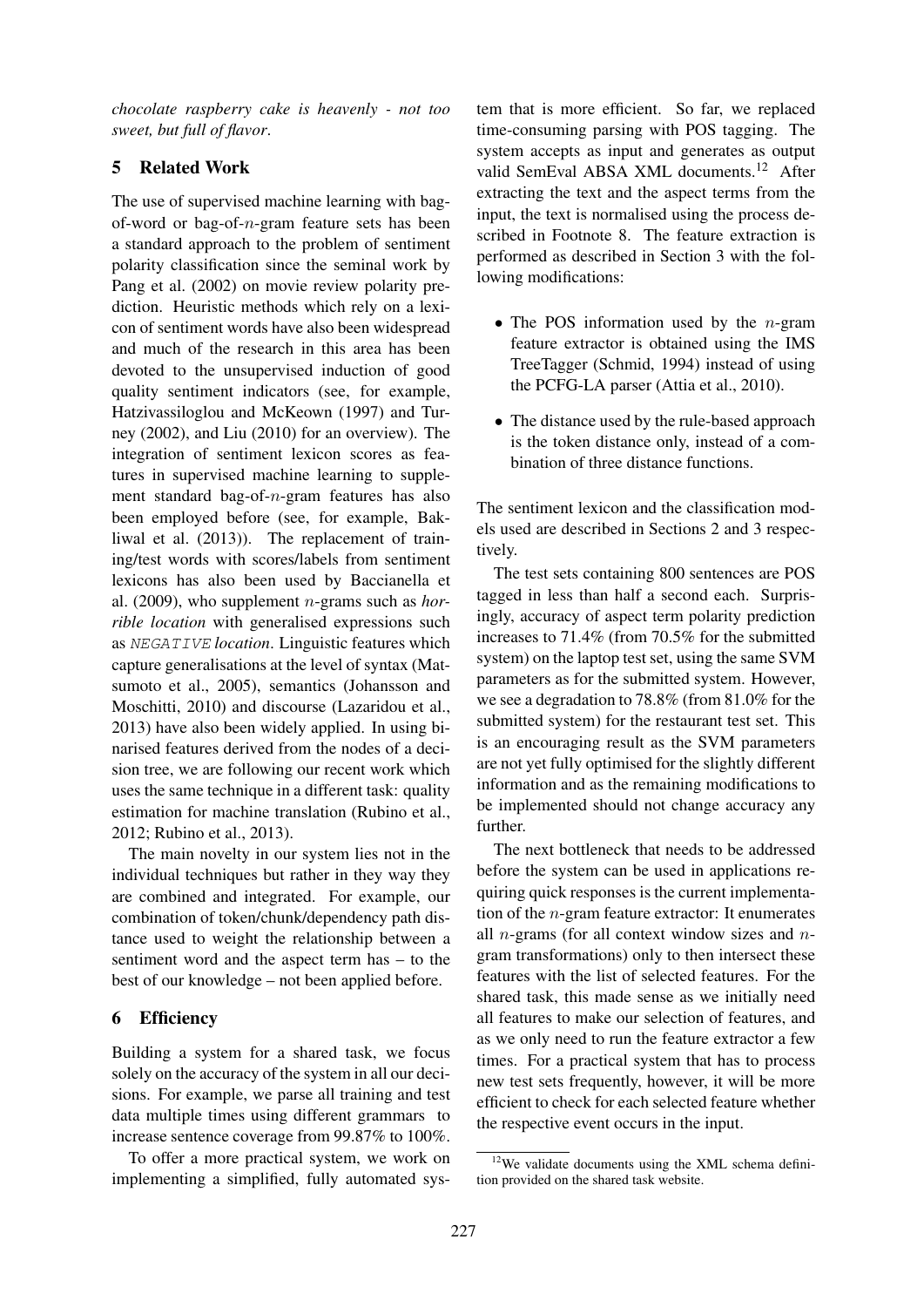### 7 Conclusion

We have described our aspect term polarity prediction system, which employs supervised machine learning using a combination of  $n$ -grams and sentiment lexicon features. Although our submitted system performs very well, it is interesting to note that our rule-based system is not that far behind. This suggests that a state-of-the-art system can be build without machine learning and that careful design of the other system components is important. However, the very good performance of our machine-learning-based system also suggests that word n-gram features do provide useful information that is missed by a sentiment lexicon alone, and that it is always worthwhile to perform careful parameter tuning to eke out as much as possible from such an approach.

Future work should investigate how much each system component contributes to the overall performance, e. g. lexicon combination, lemmatisation, spelling correction, other normalisations, negation handling, distance function and  $n$ -gram feature transformations. There is also room for improvements in most of these components, e. g. our handling of complex negations. Detection of conflicts also needs more attention. Features indicating the presence of trigger words for negation and conflicts that are currently used only internally in the rule-based component could be added to the SVM feature set. It would also be interesting to see how the compositional approach described by Socher et al. (2013) handles these difficult cases. The score features could be easily augmented by breaking down scores by the four employed lexicons. This way, the SVM can choose to combine the information from these scores differently than just summing them, allowing it to learn more complex relations. Lexicon filtering and addition of domain-specific entries could be automated to reduce the time needed to adjust to a new domain. Finally, machine learning methods that can efficiently handle large feature sets such as logistic regression should be tried with the full feature set (not applying frequency thresholds).

### Acknowledgements

This research is supported by the Science Foundation Ireland (Grant 12/CE/I2267) as part of CNGL (www.cngl.ie) at Dublin City University. The authors wish to acknowledge the DJEI/DES/ SFI/HEA Irish Centre for High-End Computing (ICHEC) for the provision of computational facilities and support. We are grateful to Qun Liu and Josef van Genabith for their helpful comments.

### References

- Mohammed Attia, Jennifer Foster, Deirdre Hogan, Joseph Le Roux, Lamia Tounsi, and Josef van Genabith. 2010. Handling unknown words in statistical latent-variable parsing models for arabic, english and french. In *Proceedings of the NAACL HLT 2010 First Workshop on Statistical Parsing of Morphologically-Rich Languages*, pages 67–75.
- Stefano Baccianella, Andrea Esuli, and Fabrizio Sebastiani. 2009. Multi-facet rating of product reviews. In *Proceedings of ECIR*, pages 461–472.
- Stefano Baccianella, Andrea Esuli, and Fabrizio Sebastiani. 2010. SentiWordNet 3.0: An Enhanced Lexical Resource for Sentiment Analysis and Opinion Mining. In *Proceedings of the Seventh Conference on International Language Resources and Evaluation (LREC'10)*.
- Akshat Bakliwal, Jennifer Foster, Jennifer van der Puil, Ron O'Brien, Lamia Tounsi, and Mark Hughes. 2013. Sentiment analysis of political tweets: Towards an accurate classifier. In *Proceedings of the NAACL Workshop on Language Analysis in Social Media*, pages 49–58.
- Bernhard E. Boser, Isabelle M. Guyon, and<br>Vladimir N. Vapnik. 1992. A training algo-Vladimir N. Vapnik. 1992. rithm for optimal margin classifiers. In *Proceedings of the Fifth Annual Workshop on Computational Learning Theory*, pages 144–152.
- Marie-Catherine de Marneffe and Christopher D. Manning. 2008. The stanford typed dependencies representation. In *COLING 2008 Workshop on Crossframework and Cross-domain Parser Evaluation.*, pages 1–8.
- Mark Hall, Eibe Frank, Geoffrey Holmes, Bernhard Pfahringer, Peter Reutemann, and Ian H. Witten. 2009. The WEKA data mining software: an update. *ACM SIGKDD Explorations Newsletter*, 11(1):10– 18.
- Vasileios Hatzivassiloglou and Kathleen R. McKeown. 1997. Predicting the semantic orientation of adjectives. In *Proceedings of the 35th Annual Meeting of the ACL and the 8th Conference of the European Chapter of the ACL*, pages 174–181.
- Minqing Hu and Bing Liu. 2004. Mining and summarizing customer reviews. In *Proceedings of the Tenth ACM SIGKDD International Conference on Knowledge Discovery and Data Mining*, KDD '04, pages 168–177.